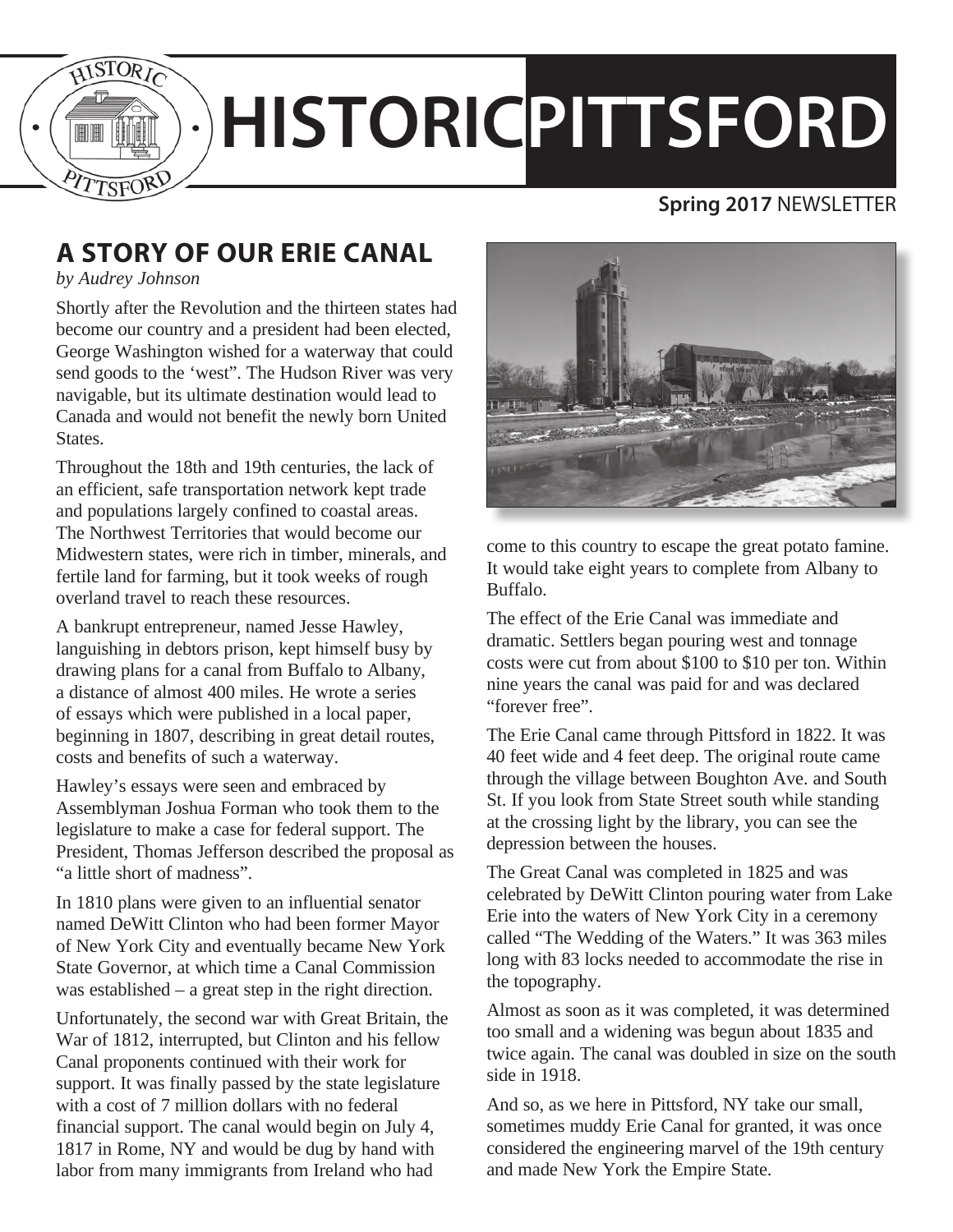## **LANDMARK STATUS FOR THE ERIE CANAL**



The Erie Canal was started July 4, 1817 in Rome, NY. 200 years later, in January of 2017, the New York State Canal was designated a National Historic Landmark. This designation recognized the essential role that New York State and its waterways played in the development of the United States.

This National Historic Landmark status designation includes the Erie, Champlain, Oswego and Cayuga-Seneca canals.

"Less than 3% of the thousands of places currently listed on the National Register of Historic Places are designated National Historic Landmarks. The designation specifically recognized the canal for its role in shaping the American economy and settlement, as an embodiment of the Progressive Era emphasis on public works, and as a nationally significant work of early 20th century engineering and construction. Its 450 miles of navigation channels, locks, lifts, bridges, dams, powerhouses and maintenance shops together represent a significant, distinctive and exceptional entity"

What a wonderful 200th birthday present!

*(Quoted from "Erie Canalway Newsletter" January 11, 2017)*

#### "Like" us on Facebook!



*Little House Office and Museum* 18 Monroe Ave., Pittsford, NY 14534 / 381-2941 Open: Wednesday and Saturday 9am-12noon Dorothy Meusburger, Secretary

## **PRESIDENT'S CORNER PRESERVATION MATTERS**

Historic Pittsford is pleased to announce our participation in a once-in-a-lifetime event for our community and the region! From July 17 through July 21, our community will help celebrate a week-long "navigational event" on the Canal commemorating the centennial of women's suffrage in New York State and the bicentennial of the Erie Canal.

A fleet of packet boats will be navigating the canal from Seneca Falls to Corn Hill in Rochester, docking along the way at various ports of call, one of which will be the Port of Pittsford in the Village. We will greet the VoteTilla on the afternoon of Thursday July 20 and passengers will be spending the night in Pittsford; so mark your calendars!

The Susan B Anthony Museum and House is the overarching coordinator for the VoteTilla. Historic Pittsford will be collaborating with various community groups including the Pittsford Women's Club as well as Town and Village members to make this a special and memorable summer event. Vicki Profitt and Audrey Johnson, the board and members of Historic Pittsford are currently arranging for a series of events for the week and especially for July 20th. After briefly stopping in Bushnells Basin, the VoteTilla will dock in Pittsford at around 3:00pm on the 20th and passengers will spend the night.

We are planning speakers, re-enactors, music, displays and activities for all ages at various village venues. As plans firm up, we will keep you posted. Of course, all are invited to participate, so if you have a wish to help out, please let us know.

The more our history unfolds through events such as the VoteTilla, the greater becomes our appreciation for the role our region has played in the development of our country. Certainly Susan B Anthony and her colleagues had a seismic impact on the rights of women. Pittsford would simply not be at all what it is today without the marvel of the Erie Canal, a communications and economic highway of immeasurable importance in the growth and development of our country

Sincerely, Peggy Caraberis Brizee President, Historic Pittsford

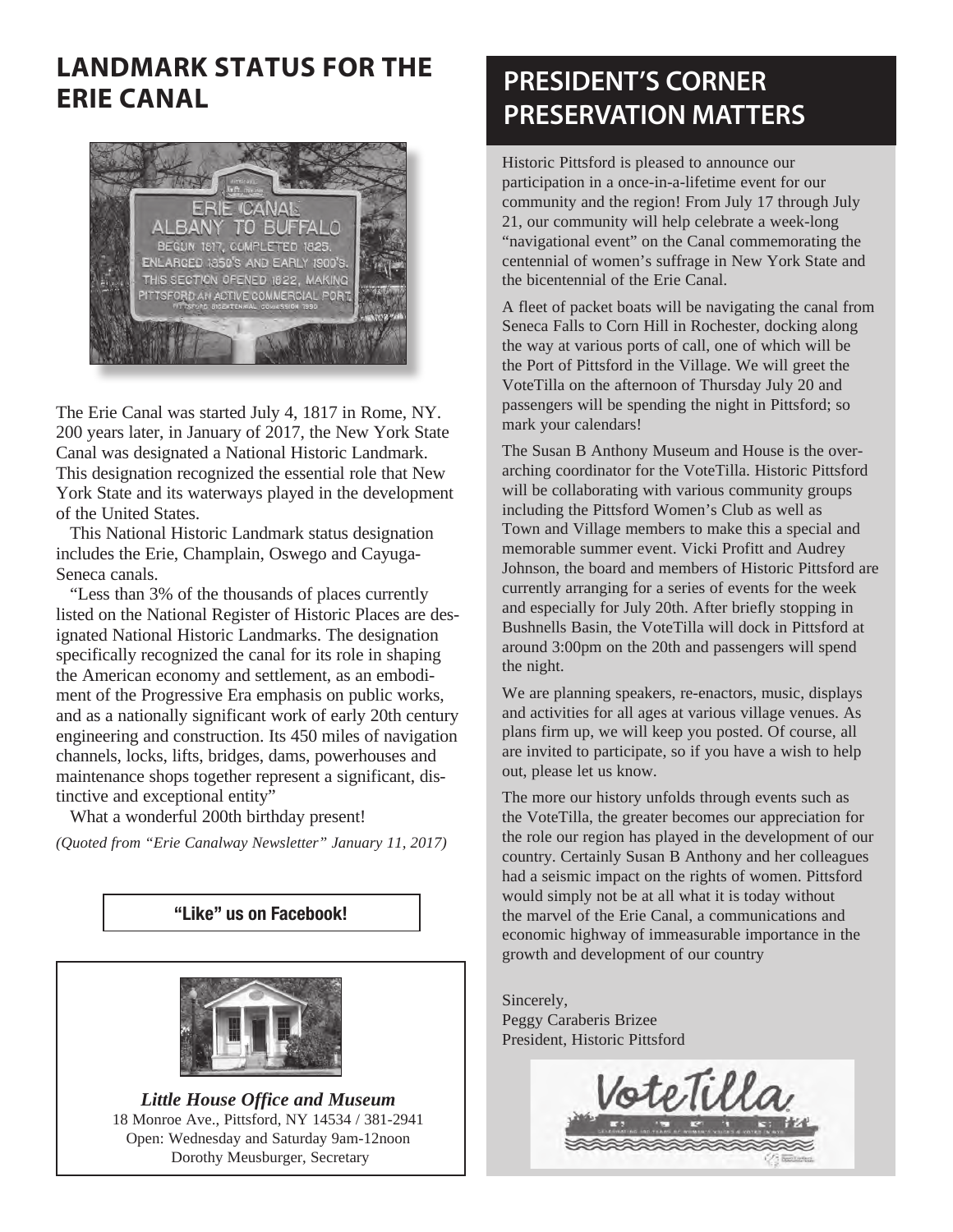## **JOSHUA LILLIE AND PITTSFORD'S SECRET CEMETERY**

*by Karen Hultz*

Pittsford's smallest cemetery is also its' most "secret" cemetery. Located within the boundaries of Mendon Ponds Park on South Wilmarth Road is the final resting place of Pittsford pioneer Joshua Lillie (1772-1848) and his infant daughter (name unknown).

Joshua Lillie was an early settler who purchased 128 acres of land in Pittsford in 1817. Mr. Lillie lived in a house across the road from this small burial plot and is said to have grown apples. When Joshua's infant daughter died, he carefully laid out a burial plot, planting apple trees at each corner of the plot. These trees did not survive to present day.

The original gravestone marking the burial plot eventually wore down and broke apart. The plot became overgrown with thistles, wild strawberries and weeds.

In recent times, descendants of the Lillie family visited Pittsford from Michigan and installed a new gravestone for Mr. Lillie. However, his infant daughter is no longer mentioned on the stone.

Although Mr. Lillie's new gravestone is still in excellent condition, his burial plot is once again overgrown with tall grasses and weeds in his final resting place in Pittsford's secret cemetery.

*(written by Karen Hultz with information gathered by Pittsford's Town Historian)*



## **Pat Place Architectural Consultant**

Over 30 years ago, Pat Place and others were instrumental in establishing an architectural consultation program in partnership with Bero Architecture. This program, sponsored by Historic Pittsford, makes expert advice available to homeowners wishing to maintain the architectural and historic integrity of their properties. The program provides a free consultation that most often involves exterior architectural changes and projects which should be addressed in the early stages. Basic structural problems such as water damage, roof leaks, and chimney and gutter issues can also be addressed. Homeowners receive an on-site consultation and follow up written report and are not obligated for any future services. The Pat Place Architectural Consultation Program is available to owners of any property in the Village of Pittsford regardless of age, properties in the Town of Pittsford that are designated as historic landmarks or are inventoried and eligible for designation as landmarks, and any property in the Town of Pittsford built prior to 1902. **For additional information or to request an architectural consultation, please contact Bonnie Salem, Historic Pittsford Board Member, at 586-2764 or bsalem@rochester.rr.com** 

## **SAVE THE DATE!**

#### **Monday, May 15; 7-8:30 pm Pittsford Library**

"Bullets and Ballots: Suffering and Suffrage on the Road to Freedom"

2017 marks the 100th anniversary of women's right to vote in New York State. Join history enthusiast Jerry Bennett as he discusses abolition, emancipation and suffrage.

#### **Wednesday, May 17; 7-8:30 pm Pittsford Library**

Historic Pittsford presents: "A Boy's Life in the Baby Boom: true tales from small town America". Join former Pittsford resident, James Herbert Smith as he talks about growing up in Pittsford in the pre-digital age.

#### **Thursday, July 20 Schoen Place, Pittsford**

"Votetilla" events. More details to follow.

#### **Annual Meeting - Saturday June 11!**

The Annual meeting of Historic Pittsford will be held at Monroe's (formerly the Spring House). Details will follow.